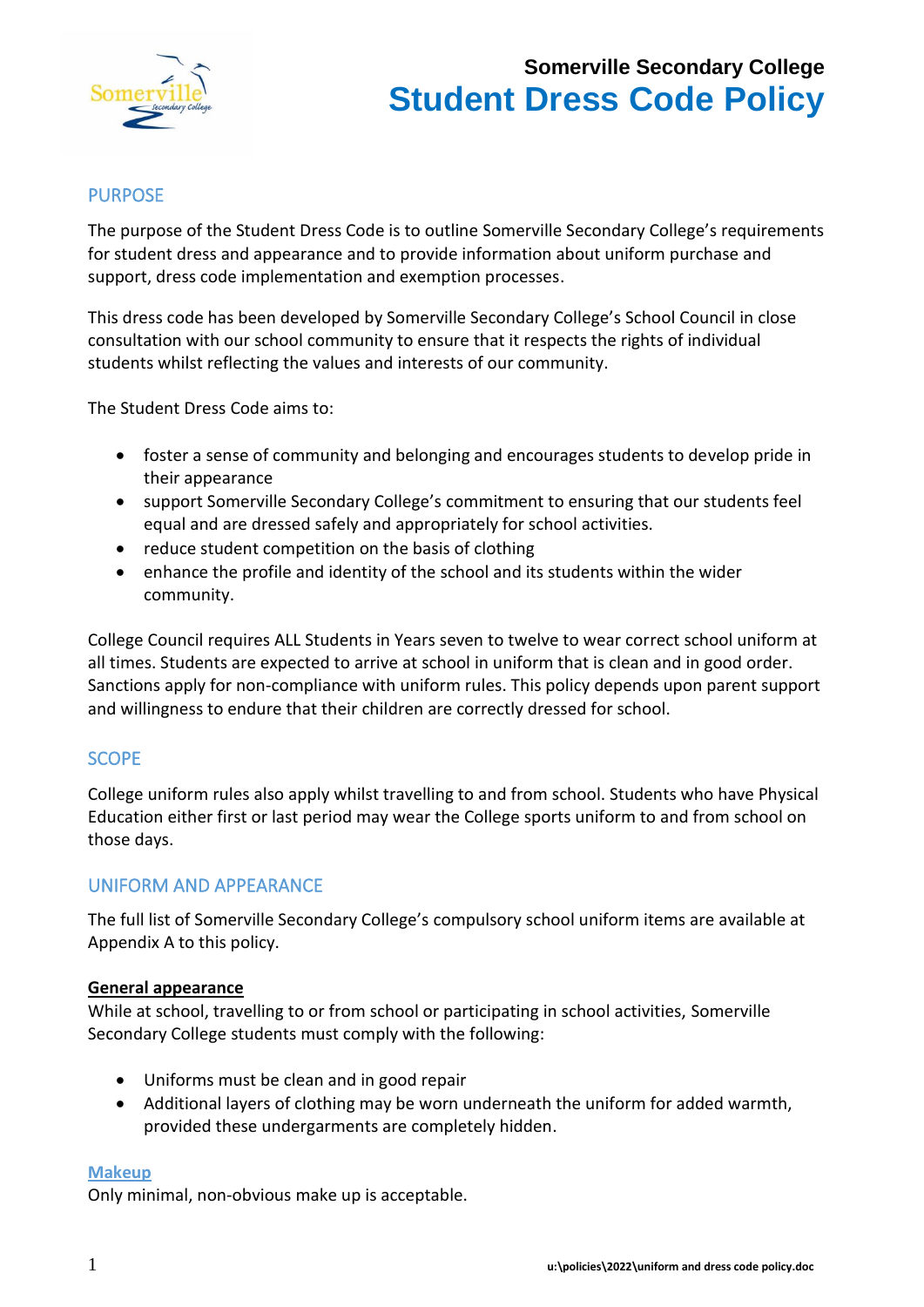

## **Jewellery and Body Art**

A minimum of jewellery is acceptable. Earrings may only be sleepers or stud earrings. Facial piercings must be clear keepers. Body art must be covered at all times.

### **Hair**

Hair should only be dyed in natural tones. No extreme styles will be permitted. Ribbons and headbands must be white, navy or gold.

### **Hats**

Students may wear plain navy baseball caps all year round and plain navy beanies can be worn in winter. Students are permitted to wear these whilst in the yard.

### **Socks**

Plain navy or white ankle socks are required. (Logos/brand names on socks are not acceptable.)

## PURCHASE OF UNIFORMS

Uniform items can be ordered and purchased directly from Beleza School Uniforms located 8/13 Eramosa Rd West, Somerville.

### **Support for families experiencing difficulty**

Please contact the Principal/Assistant Principal to discuss support that we may be able to provide to families experiencing difficulty meeting uniform costs, including information about eligibility for uniform support through State Schools' Relief. Further information about State Schools' Relief is also available on their website: [htps://www.ssr.net.au/](https://www.ssr.net.au/)

## IMPLEMENTATION

Somerville Secondary College will ensure that this Student Dress Code is communicated to all families and students through our website. We will assist students who may be experiencing difficulties complying with this policy where possible.

Measures taken by Somerville Secondary College to address concerns about student noncompliance with the Student Dress Code will also be addressed in accordance with our Student Wellbeing and Engagement Policy.

## **EXEMPTIONS TO STUDENT DRESS CODE**

We recognise that there may be situations where the application of this dress code may affect students unequally.

Students and their parents or carers may apply either in writing or in person to the Principal for an exemption to this Student Dress Code if:

• an aspect of this code prevents the student from complying with a requirement of their religious, ethnic or cultural beliefs or background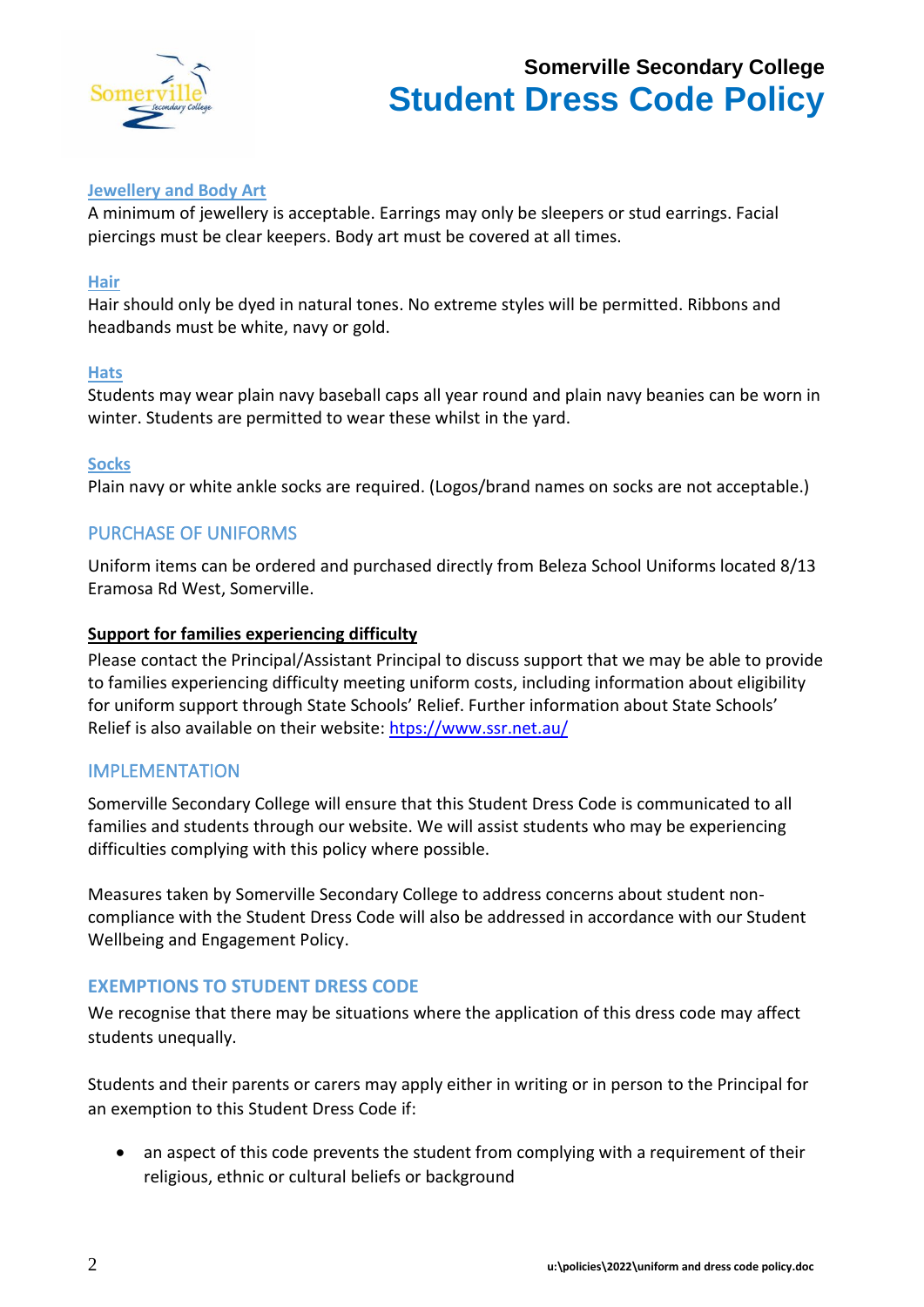

- the student has a particular disability or health condition that requires a departure from the dress code
- the student or their parents/carers can demonstrate particular economic hardship that prevents them from complying with the dress code.

When the Principal receives a request for an exemption, they will:

- consider the grounds for the exemption request
- explain the process to the student and/or their parents/carers
- encourage the student and/or their parents/carers to support their application with evidence.

The Principal or delegate will then try to negotiate a resolution that is acceptable to all parties. If an exemption is not allowed, then written reasons will be provided to the student and/or their parents or carers.

# **OUT OF SCHOOL UNIFORM**

Students are expected to be in the correct college uniform daily. An explanatory note signed by a parent/guardian must be brought to school, if, due to unforeseen circumstances they are out of uniform and the student will be issued with an Out of Uniform pass. On these rare occasions, only clothing as close as possible to the school uniform should be worn. Denim jeans are not to worn under any circumstance. Students not complying with the uniform requirements can expect to be withdrawn from class or sent home to change. Students and their families should ensure uniform is organised daily. Students out of uniform can expect to be challenged by any teacher or staff member in regards to complying with the college uniform requirements.

## **CONCERNS ABOUT THIS STUDENT DRESS CODE**

Somerville Secondary College welcomes feedback from the school community in relation to this Student Dress Code. If you have a concern or complaint about the Student Dress Code, further information about raising a concern or complaint is available in our school's *Parent Complaint Policy*

## FURTHER INFORMATION AND RESOURCES

- Somerville Secondary College's Sunsmart Policy
- Somerville Secondary College's Parent Complaint Policy
- Somerville Secondary College's Student Wellbeing and Engagement Policy
- Department of Education and Training [Student Dress Code](https://www.education.vic.gov.au/school/principals/spag/management/pages/dresscode.aspx)
- Department of Education and Training [Student Engagement policies and guidelines.](https://www.education.vic.gov.au/school/teachers/behaviour/engagement/Pages/default.aspx)

## REVIEW

This Student Dress Code was last approved by School Council February 2022 and is scheduled for review in February 2023.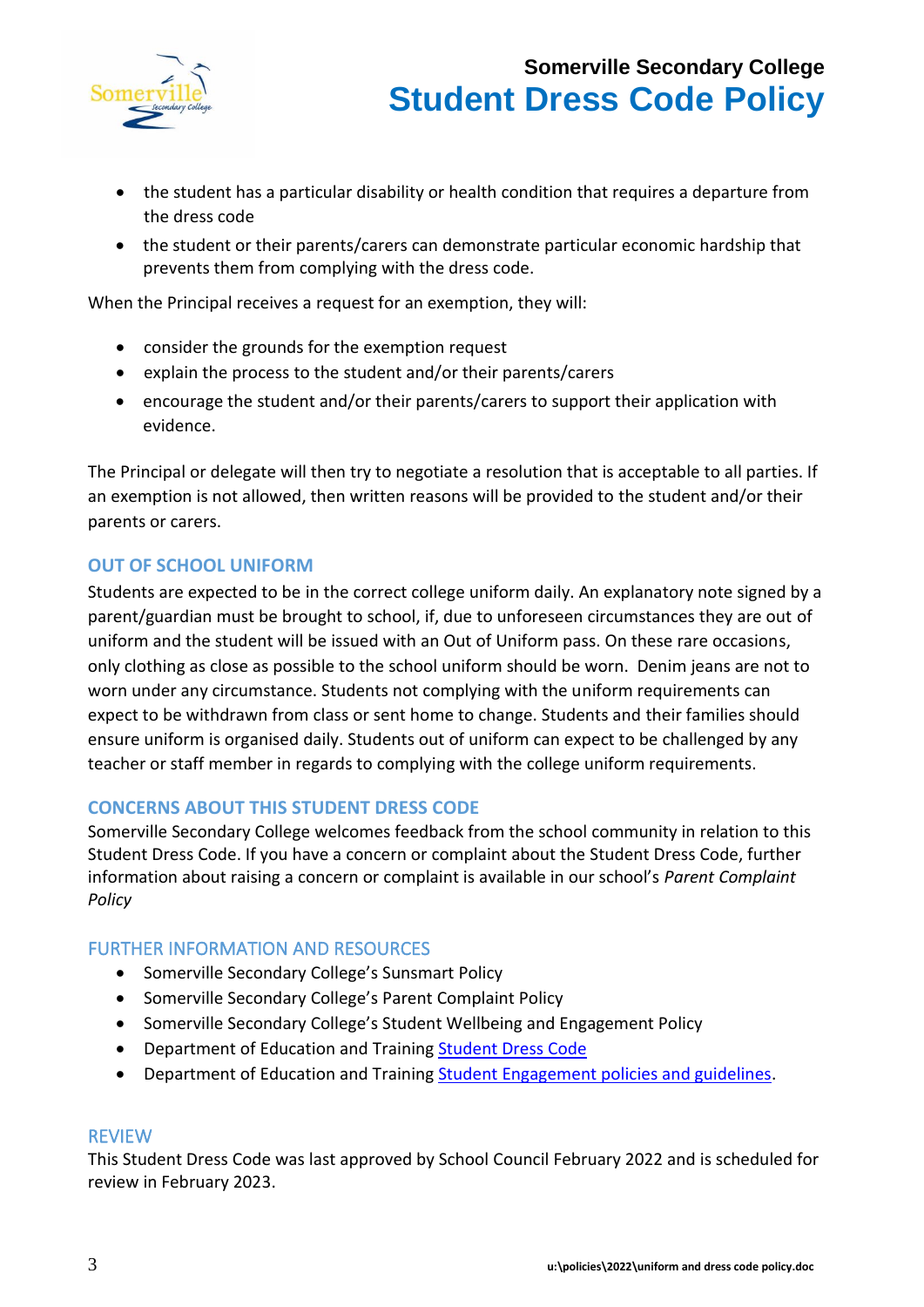

# **APPENDIX A: SOMERVILLE SECONDARY COLLEGE UNIFORM ITEMS**

*Please see the download section of the college website for images of the uniform items and costs.*

## *Updated College Uniform*

*Please note that the college is implementing a renewed uniform, effective from the start of the 2021 school year. The change in College uniform applies to all Year 7 2021 students. Students enrolled prior to 2021 may wear old college uniform items or purchase the new items.* 

### **General Uniform**

- Soft Shell Jacket
- Rugby Top
- Knitted Jumper (Year 7-9)
- Knitted Jumper (Year 10-12)

#### **Girls Uniform**

- Short sleeve blouse with logo
- Long sleeve blouse with logo
- Summer dress
- Winter skirt (mid-calf length)
- Tailored shorts with logo
- Tailored pants with logo

#### **Boys Uniform**

- Short sleeve shirt with logo
- Long sleeve shirt with logo
- Tailored shorts with logo
- Tailored pants with logo

#### **Sports Uniform**

- College sports top
- Micro-fibre sport shorts with logo
- Tapered track pants with logo
- College leggings

#### **Socks**

- Plain navy or white ankle socks

#### **Senior School Students**

Students in Years 10, 11 & 12 wear the Seniors polo shirt which is predominantly white with navy yoke. Students in Years 10 & 11 wear the Seniors jumper or rugby top. Year 12 students wear the Year 12 jacket.

#### **Shoes**

Black, polish able lace up school shoes.

#### **Scarves**

Scarves worn in the winter months must be white or navy.